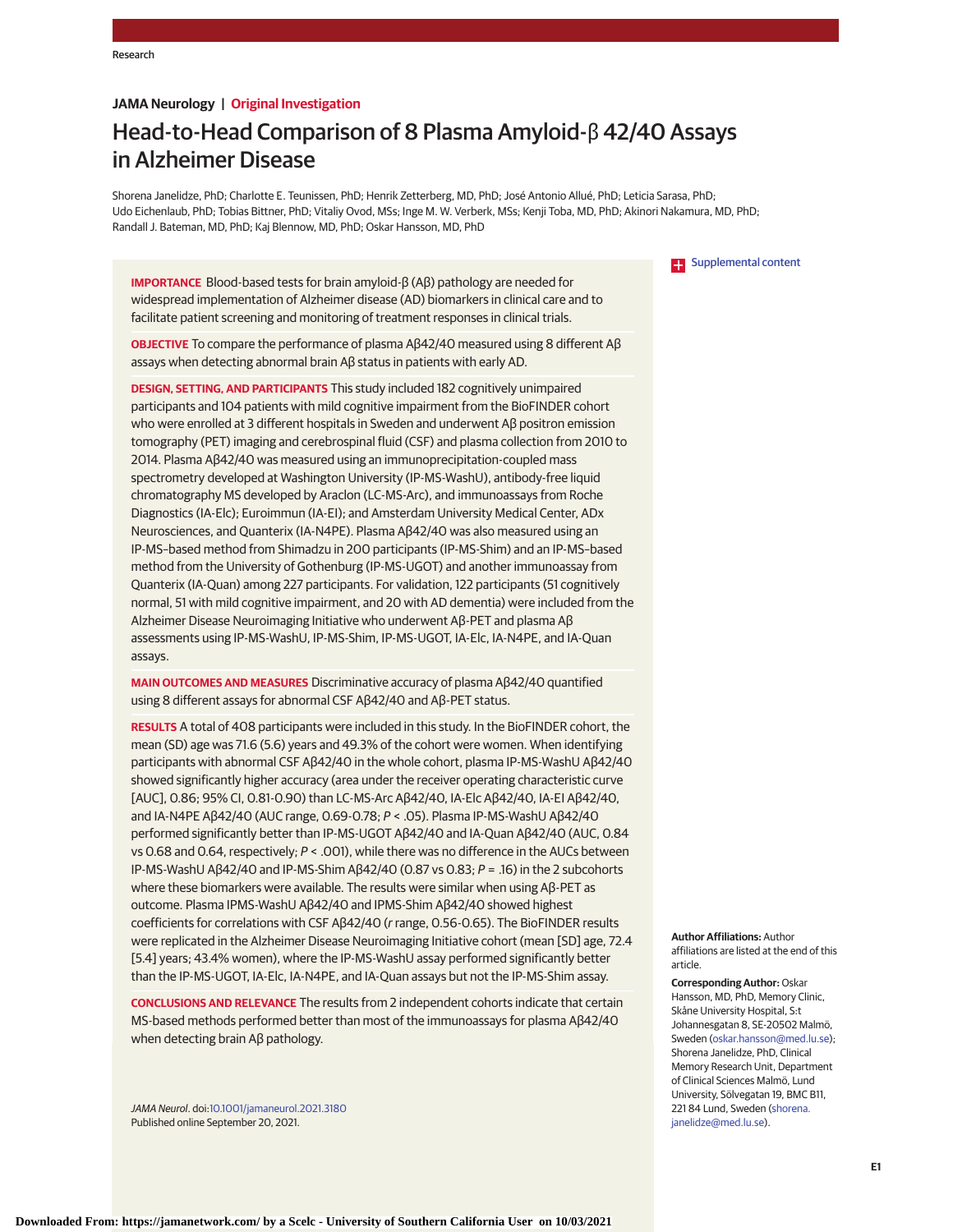lood tests for detecting amyloid-β (Aβ) pathology in Alzheimer disease (AD) would be amajor advancement for biomarker implementation in clinical care and highly useful in drug trials.<sup>1</sup> Reliable measurements of  $Aβ$  in blood proved challenging<sup>2</sup> until the development of advanced mass spectrometry and immunodetection methods. In 2016, plasma Aβ42/40 assessed using an ultrasensitive Simoa immunoassay was shown to detect abnormal cerebrospinal fluid (CSF) Aβ or Aβ-positron emission tomography (PET) status with moderate accuracy.<sup>3</sup> Plasma Aβ42/40 determined with high-precision immunoprecipitation-coupled mass spectrometry (IP-MS) was later reported to correlate with Aβ-PET and identify with high precision individuals with abnormal brain Aβ burden or those at high risk of future conversion to Aβ-PET positivity.<sup>4-6</sup> More recent articles have suggested that Aβ42/40 quantified using ultrasensitive and fully automated immunoassay platforms could predict Aβ-PET status (especially when combined with *APOE* genotype) with accuracy approaching that of MS-based Aβ42/40 measures.7,8 However, the varying performance of the different Aβ assays and platforms across the studies could be at least in part owing to the differences in the cohort characteristics (eg, sample size, included diagnostic groups, and outcome measures) and preanalytical sample handling. To minimize these biases, we performed a head-to-head comparison of 8 Aβ assays in the same cohort of individuals with early AD from the Swedish BioFINDER study. We assessed how well plasma Aβ42/40measured using different assays could discriminate abnormal from normal CSF Aβ42/40 or Aβ-PET status. Finally, we replicated findings from BioFINDER using data from the Alzheimer Disease Neuroimaging Initiative (ADNI).

# Methods

#### **Participants**

The study included 286 individuals from the prospective Swed-ish BioFINDER-1 [\(NCT03174938\)](https://clinicaltrials.gov/ct2/show/NCT03174938) cohort recruited between 2010 and 2014. Among the BioFINDER participants, 182 were cognitively unimpaired elderly individuals and 104 had mild cognitive impairment (MCI). For study design and recruitment procedures, see the eMethods in the [Supplement.](https://jamanetwork.com/journals/jama/fullarticle/10.1001/jamaneurol.2021.3180?utm_campaign=articlePDF%26utm_medium=articlePDFlink%26utm_source=articlePDF%26utm_content=jamaneurol.2021.3180) The BioFINDER study was approved by the Regional Ethics Committee in Lund, Sweden. All participants provided written informed consent. Data were analyzed from March 2021 to July 2021.

For validation, we selected 120 participants (51 cognitively unimpaired, 51 with MCI, and 20 with AD dementia) recruited between 2005 and 2013 from ADNI who had plasma Aβ assessments. Data were obtained from the ADNI database.<sup>9</sup> ADNI was launched in 2003 as a public-private partnership led by Principal Investigator Michael W. Weiner, MD. Ethical approval was given by the local ethical committees of all involved sites. Data were analyzed from June 2021 to July 2021.

#### Plasma and CSF Analysis

All BioFINDER study participants underwent measurements of plasma concentrations of Aβ42 and Aβ40 using the IP-MS– based method developed at Washington University, St Louis,

**E2 JAMA Neurology** Published online September 20, 2021 **(Reprinted)** [jamaneurology.com](http://www.jamaneurology.com?utm_campaign=articlePDF%26utm_medium=articlePDFlink%26utm_source=articlePDF%26utm_content=jamaneurol.2021.3180)

#### **Key Points**

**Question** How well does plasma amyloid-β 42/40 (Aβ42/40), measured using 8 different assays, detect brain Aβ pathology in the early stages of Alzheimer disease?

**Findings** In this study, including 408 participants from 2 independent cohorts (BioFINDER and Alzheimer Disease Neuroimaging Initiative), plasma Aβ42/40 quantified using certain mass spectrometry–based methods showed better discriminative accuracy than immunoassays when identifying individuals with abnormal intracerebral Aβ status according to cerebrospinal fluid Aβ42/40 levels and Aβ positron emission tomography.

**Meaning** Certain mass spectrometry–based plasma tests might have sufficient performance to detect brain Aβ pathology in Alzheimer disease.

Missouri (IP-MS-WashU), the antibody-free liquid chromatography–MS developed by Araclon Biotech, Zaragoza, Spain (LC-MS-Arc), Elecsys immunoassays from Roche Diagnostics, Penzberg, Germany (IA-Elc), immunoassays from Euroimmun, Lübeck, Germany (IA-EI), and N4PE Simoa immunoassays (IA-N4PE) developed by Amsterdam University Medical Center, Amsterdam, the Netherlands, and ADx Neurosciences, Ghent, Belgium, and commercially available from Quanterix, Billerica, Massachusetts, in the specific laboratories.<sup>4-8,10-12</sup> In subcohorts of study participants, plasma samples were analyzed using the IP-MS–based method developed by Shimadzu, Kyoto, Japan (IP-MS-Shim; n = 200; subcohort 1), as well as the IP-MS–based methods developed at the University of Gothenburg, Gothenburg, Sweden (IP-MS-UGOT), and another Simoa immunoassay from Quanterix (IA-Quan; n = 227; subcohort 2).<sup>3,4,11</sup> Aβ42 and Aβ40 levels in CSF were determined with Elecsys CSF immunoassays. We included all participants from BioFINDER who underwent [18F]flutemetamol PET imaging (n = 416) with plasma samples available at the time of analysis except that the samples were randomly selected for the IP-MS-Shim, IP-MS-UGOT, and IA-Quan assays. In ADNI, plasma concentrations of Aβ42 and Aβ40 were quantified using IP-MS-WashU, IP-MS-Shim, IP-MS-UGOT, IA-Elc, IA-N4PE, and IA-Quan. All participants in ADNI who had plasma Aβ and Aβ-PET assessments were included. Further details of blood and CSF collection and analysis are described in the eMethods and eTables 1 and 2 in the [Supplement.](https://jamanetwork.com/journals/jama/fullarticle/10.1001/jamaneurol.2021.3180?utm_campaign=articlePDF%26utm_medium=articlePDFlink%26utm_source=articlePDF%26utm_content=jamaneurol.2021.3180)

#### Aβ-PET Imaging

In BioFINDER, Aβ imaging was performed using  $[$ <sup>18</sup>F]flutemetamol PET 90 to 110 minutes postinjection, as described in the eMethods in the [Supplement.](https://jamanetwork.com/journals/jama/fullarticle/10.1001/jamaneurol.2021.3180?utm_campaign=articlePDF%26utm_medium=articlePDFlink%26utm_source=articlePDF%26utm_content=jamaneurol.2021.3180) Standardized uptake value ratio was defined as the uptake in a global neocortical target region of interest with the cerebellar cortex as reference region.<sup>13</sup> In ADNI, Aβ imaging was performed using  $[$ <sup>18</sup>F]florbetapir PET 50 to 70 minutes postinjection using a global neocortical target region of interest with the whole cerebellum as reference region.<sup>14,15</sup>

#### Statistical Analysis

SPSS version 22 (IBM) was used for statistical analysis. Correlations between biomarkers were assessed with the Spearman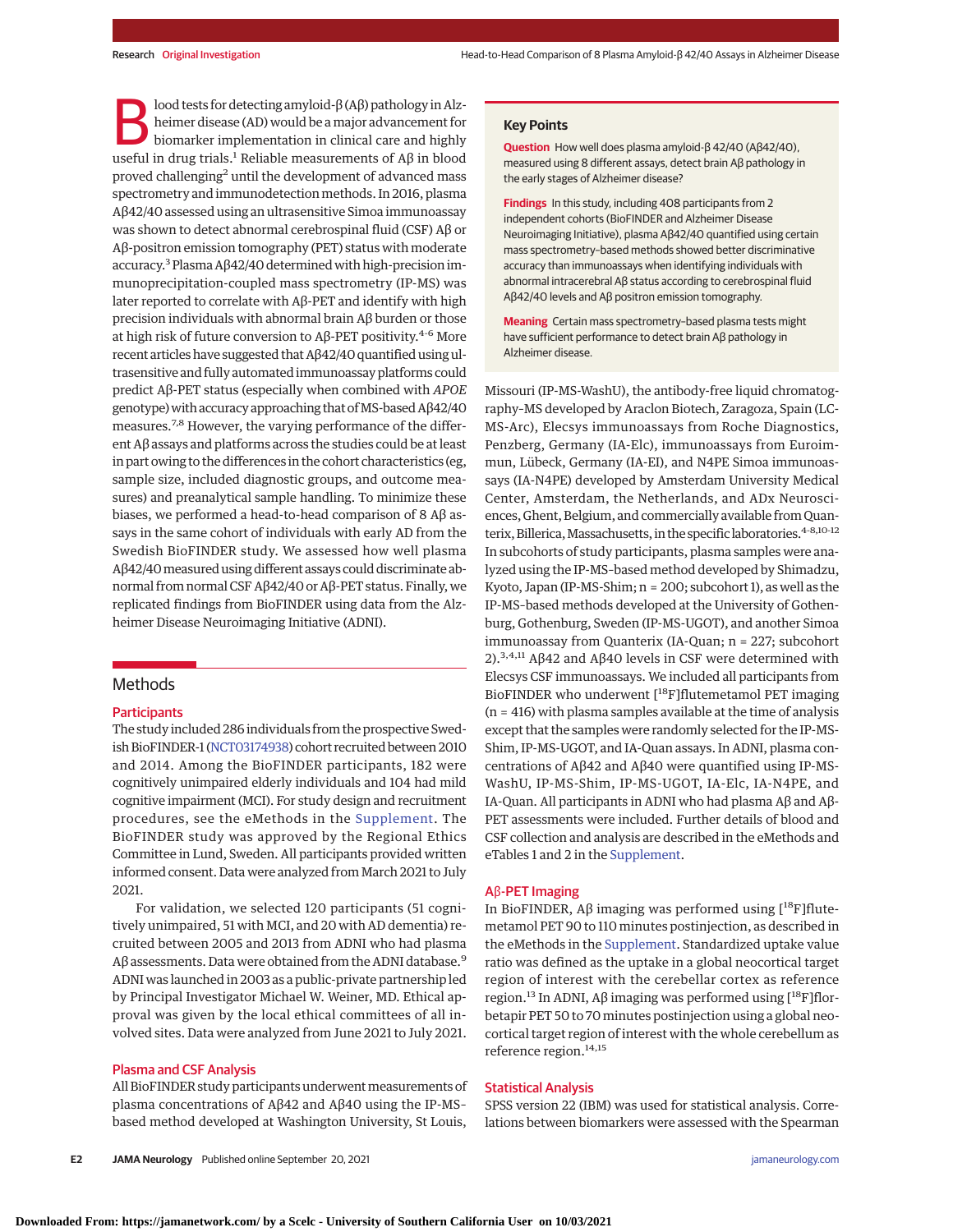#### Table 1. Characteristics of Study Participants in BioFINDER

|                                             | Median (IQR)                                      |                                       |                      |
|---------------------------------------------|---------------------------------------------------|---------------------------------------|----------------------|
| Characteristic                              | A <sub>B</sub> negative (n = $168$ ) <sup>a</sup> | Aß positive (n = $118$ ) <sup>a</sup> | P value <sup>b</sup> |
| Diagnosis, CU/MCI, No.                      | 127/41                                            | 55/63                                 | < .001               |
| Age, y                                      | 71.0 (67.0-75.0)                                  | 74.0 (70.0-77.0)                      | .001                 |
| Female, No. (%)                             | 90(53.6)                                          | 51(43.2)                              | .93                  |
| Duration of education, y <sup>c</sup>       | $12.0(9.0-14.0)$                                  | $11.0(9.0-13.0)$                      | .91                  |
| <b>MMSE</b>                                 | 29.0 (28.0-30.0)                                  | $28.0(26.0-29.0)$                     | < .001               |
| APOE $\epsilon$ 4 positivity, No. $(\%)^d$  | 35(21.0)                                          | 77(65.3)                              | < .001               |
| Aß-PET, [ <sup>18</sup> F]flutemetamol SUVR | $1.19(1.12-1.28)$                                 | $1.86(1.57-2.15)$                     | < .001               |
| <b>CSF Aß42/40</b>                          | $0.093(0.079 - 0.102)$                            | $0.041(0.034 - 0.049)$                | < .001               |
| Plasma Aß42/40                              |                                                   |                                       |                      |
| IP-MS-WashU                                 | $0.132(0.126 - 0.139)$                            | $0.122(0.117-0.126)$                  | < .001               |
| LC-MS-Arc                                   | $0.322(0.298 - 0.346)$                            | $0.288(0.266 - 0.304)$                | < .001               |
| IA-Elc                                      | $0.068(0.064 - 0.072)$                            | $0.062(0.058 - 0.065)$                | < .001               |
| IA-EI                                       | $0.179(0.162 - 0.199)$                            | $0.162(0.146-0.174)$                  | < .001               |
| IA-N4PE                                     | $0.135(0.119-0.147)$                              | $0.119(0.105 - 0.132)$                | < .001               |

Abbreviations: Aβ, amyloid-β; CSF, cerebrospinal fluid; CU, cognitively unimpaired; IA-EI, immunoassay from Euroimmun; IA-Elc, Elecsys immunoassay from Roche Diagnostics; IA-N4PE, N4PE Simoa immunoassay from Quanterix; IP-MS-WashU, immunoprecipitation-coupled mass spectrometry method developed at Washington University; IQR, interquartile range; LC-MS-Arc, antibody-free liquid chromatography-mass spectrometry method developed by Araclon; MCI, mild cognitive impairment; MMSE, Mini-Mental State Examination; PET positron emission tomography; SUVR, standardized uptake value ratio.

<sup>a</sup> Aβ status was defined using the CSF Aβ42/40 cutoff (0.059) derived from mixture modeling as previously described.<sup>7</sup>

 $b$  Differences between the groups were tested using Mann-Whitney  $U$  test and Fisher exact test (diagnosis, sex, and APOE).

 $c$  Education is missing for 2 study participants.

<sup>d</sup> APOE ε4 is missing for 1 study participant.

test. Differences between the groups were tested using Mann-Whitney *U* test or Fisher exact test. Unadjusted 2-sided *P* values <0.05 were considered statistically significant. Discrimination accuracies of biomarkers were determined with logistic regression models and receiver operating characteristic curve analysis. Area under the receiver operating characteristic curve (AUC) of 2 receiver operating characteristic curves were compared with DeLong test with adjustment for multiple comparisons using a false discovery rate of 5%. In BioFINDER, CSF Aβ42/40 was used as the outcome in themain analysis.We also performed a sensitivity analysis with Aβ-PET and CSF Aβ42/40 measured with the Euroimmun assay as outcomes to ensure that the results were not biased by the use of the same antibodies in the CSF and plasma for the Elecsys Aβ42/40 assays. In ADNI, CSF Aβ42 and Aβ40 measures at the time of plasma collection were only available in a small group of participants, and therefore we used Aβ PET as the outcome. CSF Aβ42/40 and Aβ-PET data were binarized using previously described cutoffs (CSF Aβ42/40 Elecsys, 0.059; CSF Aβ42/40 Euroimmun, 0.091; Aβ-PET BioFINDER, 1.42; ADNI, 1.11).<sup>7,13-16</sup>

#### **Results**

#### Participants in BioFINDER

Of the 286 participants without dementia in BioFINDER, 141 (49.3%) were women, and the mean (SD) age was 71.6 (5.6) years. The baseline demographic and clinical characteristics of the whole cohort as well as the 2 subcohorts with IP-MS-Shim Aβ42/40 or IA-Quan Aβ42/40 data available are summarized in Table 1 and eTables 3 and 4 in the [Supplement,](https://jamanetwork.com/journals/jama/fullarticle/10.1001/jamaneurol.2021.3180?utm_campaign=articlePDF%26utm_medium=articlePDFlink%26utm_source=articlePDF%26utm_content=jamaneurol.2021.3180) respec-

tively. For all tested assays, plasma Aβ42 and Aβ42/40 were lower in individuals who were Aβ positive compared with those who were Aβ negative whereas there were no differences in the levels of Aβ40 (Table 1; eTables 3, 4, and 5 in the [Supple](https://jamanetwork.com/journals/jama/fullarticle/10.1001/jamaneurol.2021.3180?utm_campaign=articlePDF%26utm_medium=articlePDFlink%26utm_source=articlePDF%26utm_content=jamaneurol.2021.3180)[ment\)](https://jamanetwork.com/journals/jama/fullarticle/10.1001/jamaneurol.2021.3180?utm_campaign=articlePDF%26utm_medium=articlePDFlink%26utm_source=articlePDF%26utm_content=jamaneurol.2021.3180).

#### Prediction of CSF Aβ Status Using Different Plasma Aβ Assays in BioFINDER

When identifying individuals with abnormal CSF Aβ42/40 in the whole cohort (Figure, A; Table 2), plasma IP-MS-WashU Aβ42/40 had significantly better discriminative accuracy (AUC, 0.86; 95% CI, 0.81-0.90) than plasma LC-MS-Arc Aβ42/40 (AUC, 0.78; 95% CI, 0.72-0.83; *P* < .01), IA-Elc Aβ42/40 (AUC, 0.78; 95% CI,0.73-0.83;*P* < .01), IA-EI Aβ42/40 (AUC,0.70; 95% CI, 0.64-0.76;*P* < .001), and IA-N4PE Aβ42/40 (AUC, 0.69; 95% CI,  $0.63 - 0.75$ ;  $P < .001$ ).

In the 2 subcohorts of participants where IP-MS-Shim Aβ42/40 or IP-MS-UGOT Aβ42/40 and IA-Quan Aβ42/40 were also available, IP-MS-WashU Aβ42/40 showed higher discriminative accuracy for CSF Aβ42/40 status than IP-MS-UGOT Aβ42/40 (AUC, 0.84; 95% CI, 0.79-0.89 vs AUC, 0.68; 95% CI, 0.61-0.75; *P* < .001) and IA-Quan Aβ42/40 (AUC, 0.84; 95% CI, 0.79-0.89 vs AUC, 0.64; 95% CI, 0.56-0.71; *P* < .001), while the difference in AUCs between IP-MS-WashU Aβ42/40 and IP-MS-Shim Aβ42/40 was not significant (AUC, 0.87; 95% CI, 0.82- 0.92 vs AUC, 0.83; 95% CI, 0.77-0.88; *P* = .16) (Figure, B and C, Table 2).

For comparison, one of the most promising plasma biomarkers of AD, p-tau217,<sup>10,17</sup> distinguished 117 individuals with abnormal CSF Aβ42/40 from 168 individuals with normal CSF Aβ42/40 with an AUC of 0.79 (95% CI, 0.74-0.84), which was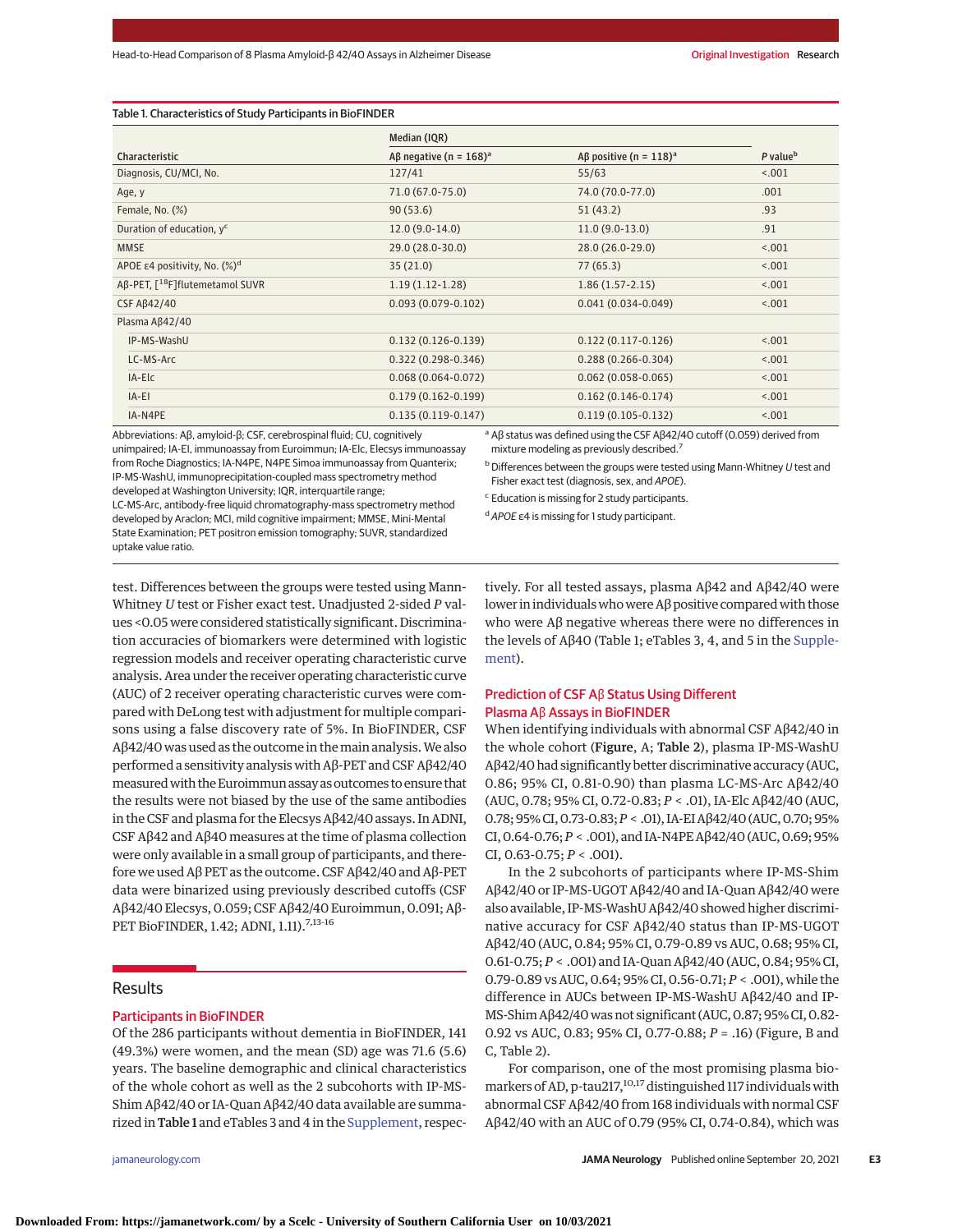Figure. Receiver Operating Characteristic (ROC) Analysis for Abnormal Cerebrospinal Fluid (CSF) Amyloid-β42/40 (Aβ42/40) and Correlations Between CSF and Plasma Aβ



A, ROC curve analysis for differentiating participants with abnormal CSF Aβ42/40 from those with normal CSF Aβ42/40 (cutoff, 0.0597) in the whole cohort. B, ROC curve analysis in the subcohorts where IPMS-Shim Aβ42/40 was available. C, ROC curve analysis in the subcohorts where IPMS-UGOT and IA-Quan Aβ42/40 were available. D, Spearman correlations between plasma

IA-N4PE Aβ42/40 0.716

and CSF Aβ42/40 in a subcohort (n = 155) individuals where all plasma samples were analyzed using all 8 assays. E, Spearman correlations between plasma and CSF Aβ42 in a subcohort (n = 155) where all plasma samples were analyzed using all 8 assays. F, Spearman correlations between plasma and CSF Aβ40 in a subcohort (n = 155) where all plasma samples were analyzed using all 8 assays.

**E4 JAMA Neurology** Published online September 20, 2021 **(Reprinted)** [jamaneurology.com](http://www.jamaneurology.com?utm_campaign=articlePDF%26utm_medium=articlePDFlink%26utm_source=articlePDF%26utm_content=jamaneurol.2021.3180)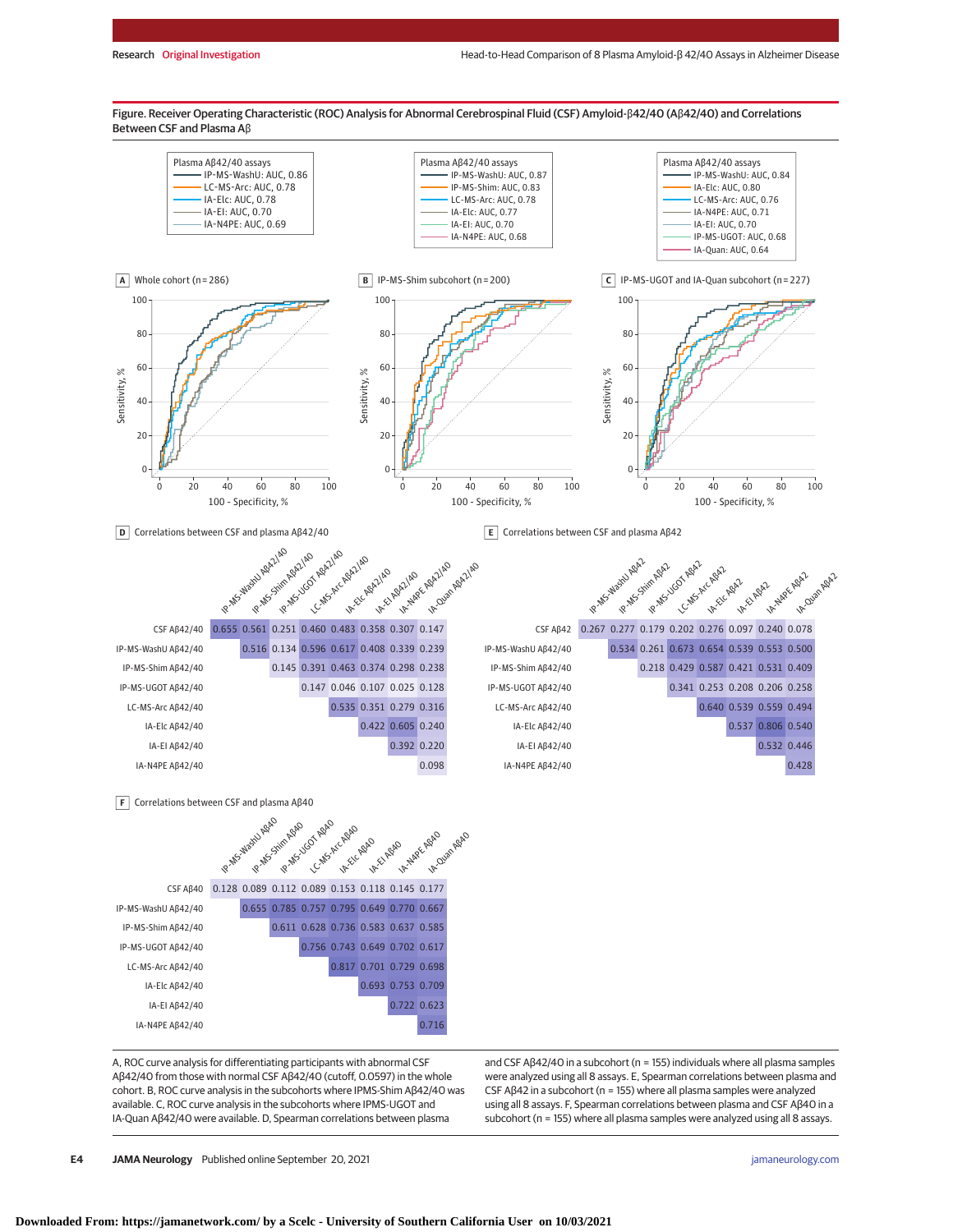Table 2. Receiver Operating Curve (ROC) Analysis for Abnormal Cerebrospinal Fluid (CSF) Amyloid-β42/40 (Aβ42/40) and Aβ–Positron Emission Tomography (PET) Status in BioFINDER<sup>a</sup>

|                      | AUC (95% CI) <sup>b</sup>               |                                         |
|----------------------|-----------------------------------------|-----------------------------------------|
| Plasma AB42/40 Assay | <b>CSF Aß42/40</b>                      | $AB-PET$                                |
| Entire cohort        |                                         |                                         |
| $AB+$ , No.          | 118                                     | 110                                     |
| $AB$ –, No.          | 168                                     | 176                                     |
| IP-MS-WashU          | 0.855<br>$(0.810 - 0.899)$              | 0.833<br>$(0.787 - 0.879)$              |
| IA-Elc               | 0.778<br>$(0.725 - 0.832)^c$            | 0.727<br>$(0.669 - 0.784)$ <sup>d</sup> |
| LC-MS-Arc            | 0.776<br>$(0.721 - 0.830)^c$            | 0.753<br>$(0.696 - 0.811)^c$            |
| IA-EI                | 0.697<br>$(0.635 - 0.758)$ <sup>d</sup> | 0.672<br>$(0.609 - 0.735)^d$            |
| IA-N4PE              | 0.687<br>$(0.626 - 0.748)$ <sup>d</sup> | 0.655<br>$(0.591 - 0.719)^d$            |

Subcohort with IP-MS-Shim Aβ42/40<sup>e</sup>

| $AB+$ . No. | 86                                      | 86                                      |
|-------------|-----------------------------------------|-----------------------------------------|
| $AB$ –, No. | 114                                     | 114                                     |
| IP-MS-WashU | 0.872<br>$(0.824 - 0.920)$              | 0.872<br>$(0.824 - 0.920)$              |
| IP-MS-Shim  | 0.825<br>$(0.767 - 0.882)$              | 0.825<br>$(0.767 - 0.882)$              |
| LC-MS-Arc   | 0.775<br>$(0.711 - 0.839)^c$            | 0.775<br>$(0.711 - 0.839)^c$            |
| IA-Elc      | 0.773<br>$(0.709 - 0.837)^c$            | 0.773<br>$(0.709 - 0.837)^c$            |
| IA-EI       | 0.704<br>$(0.631 - 0.777)^d$            | 0.704<br>$(0.631 - 0.777)^d$            |
| IA-N4PE     | 0.679<br>$(0.605 - 0.753)$ <sup>d</sup> | 0.679<br>$(0.605 - 0.753)$ <sup>d</sup> |

Subcohort with IP-MS-UGOT and IA-Quan Aβ42/40

| $AB+$ , No. | 91                                      | 86                                      |
|-------------|-----------------------------------------|-----------------------------------------|
| $AB-$ , No. | 136                                     | 141                                     |
| IP-MS-WashU | 0.838<br>$(0.785 - 0.891)$              | 0.814<br>$(0.760 - 0.868)$              |
| IA-Elc      | 0.795<br>$(0.738 - 0.853)$              | 0.728<br>$(0.663 - 0.793)^c$            |
| LC-MS-Arc   | 0.763<br>$(0.700 - 0.827)^t$            | 0.742<br>$(0.676 - 0.809)^t$            |
| IA-N4PE     | 0.706<br>$(0.639 - 0.773)^c$            | 0.649<br>$(0.577 - 0.721)^d$            |
| IA-EI       | 0.697<br>$(0.628 - 0.767)^d$            | 0.667<br>$(0.596 - 0.738)^d$            |
| IP-MS-UGOT  | 0.678<br>$(0.605 - 0.750)$ <sup>d</sup> | 0.632<br>$(0.557 - 0.707)$ <sup>d</sup> |
| IA-Quan     | 0.636<br>$(0.563 - 0.709)^d$            | 0.600<br>$(0.525 - 0.675)^d$            |

Abbreviations: AUC, area under the curve; IA-EI, immunoassay from Euroimmun; IA-Elc, Elecsys immunoassay from Roche Diagnostics; IA-N4PE, N4PE Simoa immunoassay from Quanterix; IA-Quan, Simoa immunoassay from Quanterix; IP-MS-Shim, immunoprecipitation coupled mass spectrometry method developed by Shimadzu; IP-MS-WashU, immunoprecipitation-coupled mass spectrometry method developed at Washington University; IP-MS-UGOT, immunoprecipitation-coupled mass spectrometry method developed at the University of Gothenburg; LC-MS-Arc, antibody-free liquid chromatography-mass spectrometry method developed by Araclon.

- <sup>a</sup> CSF Aβ42/40 and Aβ-PET data were binarized using previously described cutoffs (0.059 and 1.42, respectively).<sup>7,13</sup>
- **b** AUC of 2 ROC curves were compared with DeLong test.
- $c$  P < .01, compared with IP-MS-WashU AB42/40.
- <sup>d</sup> P < .001, compared with IP-MS-WashU Aβ42/40.
- <sup>e</sup> In this subcohort, CSF Aβ42/40 and Aβ-PET concordance was 100%.
- <sup>f</sup> P < .05 compared with Aβ42/40IP-MS-WashU.

numerically lower but not significantly different from the AUC of IP-MS-WashU Aβ42/40 (0.86; 95% CI, 0.81-0.90; unadiusted  $P = .06$ ).

#### Sensitivity Analyses in BioFINDER

The results were similar when using CSF Aβ42/40 analyzed with the Euroimmun immunoassay instead of the Elecsys immunoassay as the reference standard (eTable 6 in the [Supple](https://jamanetwork.com/journals/jama/fullarticle/10.1001/jamaneurol.2021.3180?utm_campaign=articlePDF%26utm_medium=articlePDFlink%26utm_source=articlePDF%26utm_content=jamaneurol.2021.3180)[ment\)](https://jamanetwork.com/journals/jama/fullarticle/10.1001/jamaneurol.2021.3180?utm_campaign=articlePDF%26utm_medium=articlePDFlink%26utm_source=articlePDF%26utm_content=jamaneurol.2021.3180). Further, the overall results were very similar when using Aβ-PET as the outcome, with most assays showing numerically lower AUCs compared with AUCs for CSF Aβ42/40 as the outcome (Table 2).

#### Correlations Between Plasma and CSF Aβ in BioFINDER

Spearman coefficients were highest for correlations of CSF Aβ42/40 with plasma IP-MS-WashU Aβ42/40 (*r*, 0.65;*P* < .001), followed by IP-MS-Shim Aβ42/40 (*r*, 0.56; *P* < .001), IA-Elc Aβ42/40 (*r*, 0.48; *P* < .001), LC-MS-Arc Aβ42/40 (*r*, 0.46; *P* < .001), IA-EI Aβ42/40 (*r*, 0.36; *P* < .001), IA-N4PE Aβ42/40 (*r*, 0.31; *P* < .001), IP-MS-UGOT Aβ42/40 (r, 0.25, P = .002) and IA-Quan Aβ42/40 (*r*, 0.15; *P* = .06) (Figure, D). Further, there were correlations between plasma Aβ measured using different assays for both Aβ42 (*r* range; 0.21-0.81) and Aβ40 (*r* range, 0.58-0.82), but the coefficients were lower for correlations between plasma and CSF Aβ42 (*r* range, 0.08-0.28) and plasma and CSF Aβ40 (*r* range, 0.09-0.18) (Figure, E and F for all assays used in a subcohort of 155 participants; eFigure in the [Supplement](https://jamanetwork.com/journals/jama/fullarticle/10.1001/jamaneurol.2021.3180?utm_campaign=articlePDF%26utm_medium=articlePDFlink%26utm_source=articlePDF%26utm_content=jamaneurol.2021.3180) for the 5 assays used in the whole cohort).

# Combining Plasma Aβ With APOE ε4 in BioFINDER

Adding *APOE* ε4 status improved the accuracy of all Aβ42/40 measures (ΔAUC, 0.027-0.140; eTable 7 in the [Supplement\)](https://jamanetwork.com/journals/jama/fullarticle/10.1001/jamaneurol.2021.3180?utm_campaign=articlePDF%26utm_medium=articlePDFlink%26utm_source=articlePDF%26utm_content=jamaneurol.2021.3180) with the AUCs of the 3 MS-based methods and IA-Elc Aβ42/40 consistently above 0.82 in the whole cohort and the 2 subcohorts in which AUCs differences between the 3 MS-based methods lost statistical significance.

#### Validation in ADNI

Of 122 participants in ADNI, 53 (43.4%) were women, and the mean (SD) age was 72.4 (5.4) years. The baseline demographic and clinical characteristics are summarized in Table 3. For all 6 tested assays, plasma Aβ42/40 was lower in individuals who were Aβ positive compared with individuals who were Aβ negative whereas there were no differences in the levels of Aβ40 (Table 3; eTable 8 in the [Supplement\)](https://jamanetwork.com/journals/jama/fullarticle/10.1001/jamaneurol.2021.3180?utm_campaign=articlePDF%26utm_medium=articlePDFlink%26utm_source=articlePDF%26utm_content=jamaneurol.2021.3180). Plasma Aβ42 concentrations were also lower in the Aβ-positive group than in Aβ-negative group for all assays except IA-Quan, which did not show significant differences between the groups (eTable 8 in the [Supplement\)](https://jamanetwork.com/journals/jama/fullarticle/10.1001/jamaneurol.2021.3180?utm_campaign=articlePDF%26utm_medium=articlePDFlink%26utm_source=articlePDF%26utm_content=jamaneurol.2021.3180). In ADNI, for IP-MS-Shim, we used a previously described composite biomarker score because it identified abnormal Aβ-PET more accurately than Aβ42/40 in this cohort. Similar to the results in BioFINDER, we found that plasma IP-MS-WashU Aβ42/40 showed better performance (AUC, 0.85; 95% CI, 0.77-0.92) than plasma IP-MS-UGOT Aβ42/40 (AUC, 0.66; 95% CI, 0.57-0.76; *P* < .001), IA-Elc Aβ42/40 (AUC, 0.74; 95% CI, 0.65-0.83; *P* < .05), IA-N4PE Aβ42/40 (AUC, 0.69; 95% CI, 0.59-0.78; *P* < .01), and IA-Quan Aβ42/40 (AUC, 0.63; 95% CI, 0.53-0.73; *P* < .001) but not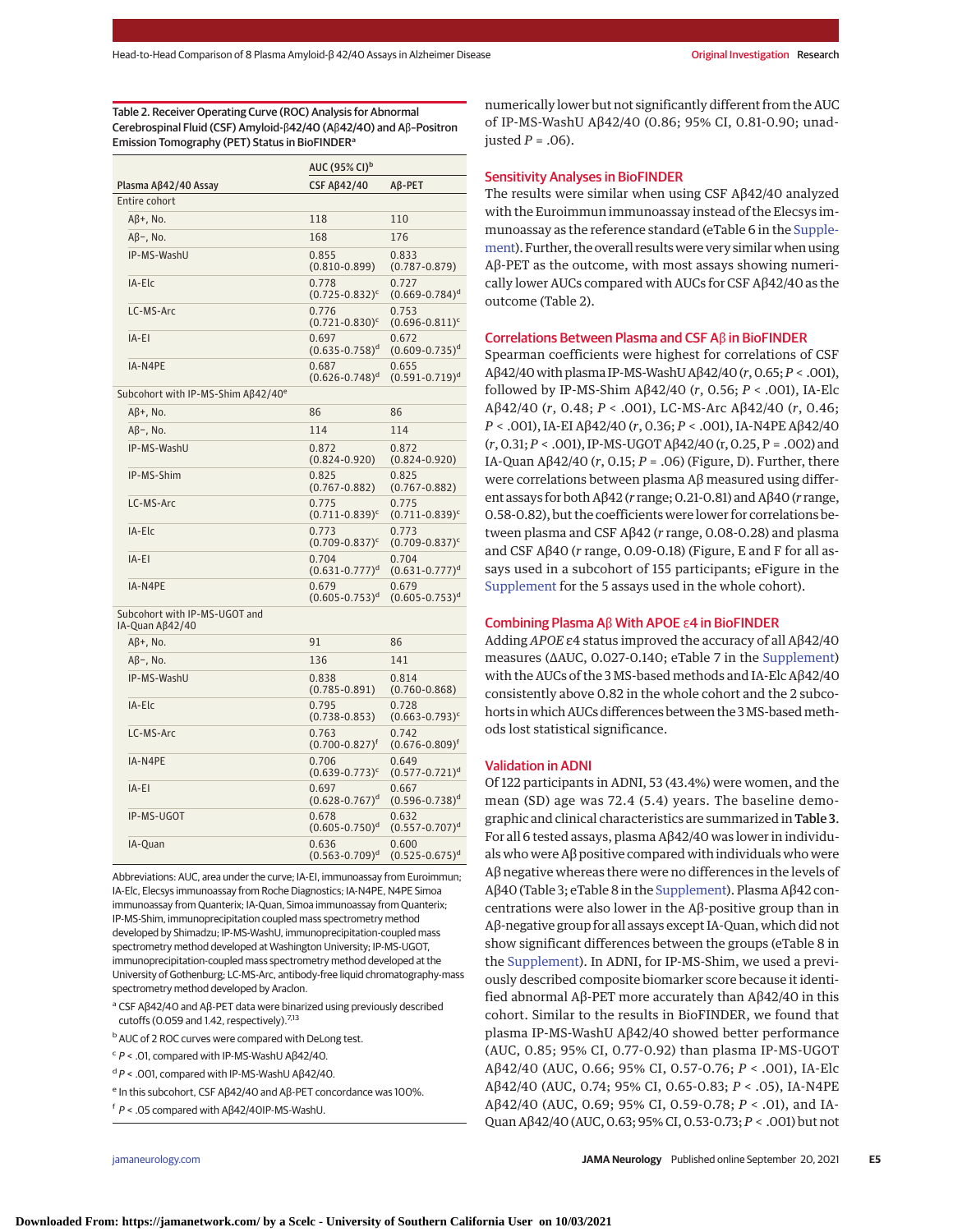#### Table 3. Characteristics of Study Participants in the Alzheimer Disease Neuroimaging Initiative

|                                              | Median (IQR)                                     |                                        |                      |
|----------------------------------------------|--------------------------------------------------|----------------------------------------|----------------------|
| Characteristic                               | A <sub>B</sub> negative (n = $63$ ) <sup>a</sup> | $\beta$ positive (n = 59) <sup>a</sup> | P value <sup>b</sup> |
| Diagnosis, CN/MCI/AD, No.                    | 35/26/2                                          | 16/25/18                               | < .001               |
| Age, y                                       | 70.7 (65.7-76.0)                                 | 74.2 (69.9-77.5)                       | .02                  |
| Female, No. (%)                              | 28(44.4)                                         | 25(42.4)                               | .86                  |
| Duration of education, y                     | $18.0(15.0-19.0)$                                | $16.0(13.0-18.0)$                      | .24                  |
| <b>MMSE</b>                                  | 29.0 (28.0-30.0)                                 | $27.0(23.0-29.0)$                      | < .001               |
| APOE ε4 positivity, No. (%)                  | 18(28.6)                                         | 32(54.2)                               | .006                 |
| $AB-PET, [$ <sup>18</sup> F]florbetapir SUVR | $1.006(0.960-1.037)$                             | 1.321 (1.235-1.470)                    | < .001               |
| <b>CSF Aß42/40</b>                           | <b>NA</b>                                        | <b>NA</b>                              | <b>NA</b>            |
| Plasma Aß42/40                               |                                                  |                                        |                      |
| IP-MS-WashU                                  | $0.132(0.128-0.141)$                             | $0.122(0.117 - 0.127)$                 | < 0.01               |
| IP-MS-Shim                                   | $0.040(0.037 - 0.045)$                           | $0.037(0.034 - 0.039)$                 | < .001               |
| IP-MS-UGOT                                   | $0.071(0.061 - 0.089)$                           | $0.064(0.052 - 0.073)$                 | .002                 |
| IA-Elc                                       | $0.171(0.154-0.182)$                             | $0.152(0.141-0.164)$                   | < .001               |
| IA-N4PE                                      | $0.049(0.042 - 0.054)$                           | $0.043(0.039 - 0.047)$                 | < .001               |
| IA-Quan                                      | $0.040(0.037 - 0.044)$                           | $0.037(0.034 - 0.041)$                 | .01                  |

Abbreviations: Aβ, amyloid-β; AD, Alzheimer disease dementia; CSF, cerebrospinal fluid; CU, cognitively unimpaired; IA-Elc, Elecsys immunoassay from Roche Diagnostics; IA-N4PE, N4PE Simoa immunoassay from Quanterix; IA-Quan, Simoa immunoassay from Quanterix; IP-MS-Shim, immunoprecipitation coupled mass spectrometry method developed by Shimadzu; IP-MS-UGOT, immunoprecipitation-coupled mass spectrometry method developed at the University of Gothenburg; IP-MS-WashU, immunoprecipitation-coupled mass spectrometry method developed at

Washington University; IQR, interquartile range; MCI, mild cognitive impairment; MMSE, Mini-Mental State Examination; PET, positron emission tomography; SUVR, standardized uptake value ratio.

<sup>a</sup> Aβ status was defined using a previously described Aβ-PET cutoff (1.11).<sup>14,15</sup>

<sup>b</sup> Differences between the groups were tested using Mann-Whitney U test,  $\chi^2$ (diagnosis), or Fisher exact test (sex and APOE).

Table 4. Receiver Operating Curve (ROC) Analysis for Abnormal Aβ-PET in the Alzheimer Disease Neuroimaging Initiative<sup>a</sup>

| Plasma assay         | AB-PET, AUC (95% CI) <sup>b</sup> |
|----------------------|-----------------------------------|
| $AB+$ , No.          | 59                                |
| $AB$ –, No.          | 63                                |
| Aß42/40 IP-MS-WashU  | $0.845(0.772 - 0.917)$            |
| Composite IP-MS-Shim | $0.821(0.747 - 0.895)$            |
| Aβ42/40 IA-Elc       | $0.740(0.651 - 0.829)^c$          |
| Aβ42/40 IA-N4PE      | $0.685(0.590 - 0.781)^d$          |
| Aß42/40 IP-MS-UGOT   | $0.662(0.565 - 0.758)^e$          |
| Aß42/40 IA-Quan      | $0.634(0.534-0.734)^e$            |

Abbreviations: Aβ, amyloid-β; AUC, area under the curve; IA-Elc, Elecsys immunoassay from Roche Diagnostics; IA-N4PE, N4PE Simoa immunoassay from Quanterix; IA-Quan, Simoa immunoassay from Quanterix; IP-MS-Shim, immunoprecipitation coupled mass spectrometry method developed by Shimadzu; IP-MS-UGOT, immunoprecipitation-coupled mass spectrometry method developed at the University of Gothenburg; IP-MS-WashU, immunoprecipitation-coupled mass spectrometry method developed at Washington University; ROC, receiver operating characteristic; PET, positron emission tomography.

- <sup>a</sup> In ADNI, CSF Aβ42 and Aβ40 measures at the time of plasma collection were only available in a small group of participants, and therefore we used Aβ PET as the outcome.
- bAUCs of 2 ROC curves were compared with DeLong test. Aβ-PET data was binarized using a previously described threshold of 1.11. 14,15
- $P$  < .05, compared with IP-MS-WashU Aβ42/40.
- $dP$  < .01, compared with IP-MS-WashU Aβ42/40.
- <sup>e</sup> P < .001, compared with Aβ42/40IP-MS-WashU.

IP-MS-Shim composite biomarker score (AUC, 0.82; 95% CI, 0.75-0.89; *P* = .54) (Table 4).

**Discussion** 

In this cross-sectional study examining the performance of 8 plasma assays for quantification of Aβ42/40, we found that certain MS-based methods offered better precision than immunoassays for identifying individuals with early AD. In 2 independent cohorts, 2 IP-MS methods (IP-MS-WashU and IP-MS-Shim) had the highest discriminative accuracy for determining CSF Aβ42/40 and Aβ-PET status. In BioFINDER, Spearman coefficients were highest for correlations of CSF Aβ42/40 with IP-MS-WashU Aβ42/40 and IP-MS-Shim Aβ42/40 as well.

Aβ42/40measured using IP-MS has previously shown high accuracy in detecting abnormal brain Aβ status in ADwith AUCs ranging from 0.88 to 0.97,<sup>4-6</sup> and the IP-MS blood test for  $A\beta$ developed by Washington University can now be used in clinical care in US. In the present study, the AUCs of both IP-MS– based methods were somewhat lower (0.82-0.87) than in other cohorts, highlighting that the impact of differences in cohort characteristics and sample handling is not negligible. Nevertheless, plasma Aβ42/40 quantified with the IP-MS-WashU approach showed significantly better performance than the immunoassays. These findings could be explained by high specificity of MS-based technologies in general, which is considered a substantial advantage over immunoassay, but also by differences in the antibody specificities and sample handling procedures. It is also possible that the Aβ IP-MS methods are less prone to matrix effects that can be especially pronounced in protein-rich and compositionally complex biological fluids such as blood.<sup>18</sup> However, while MS is a powerful research tool, fully automated immunoassays or MS will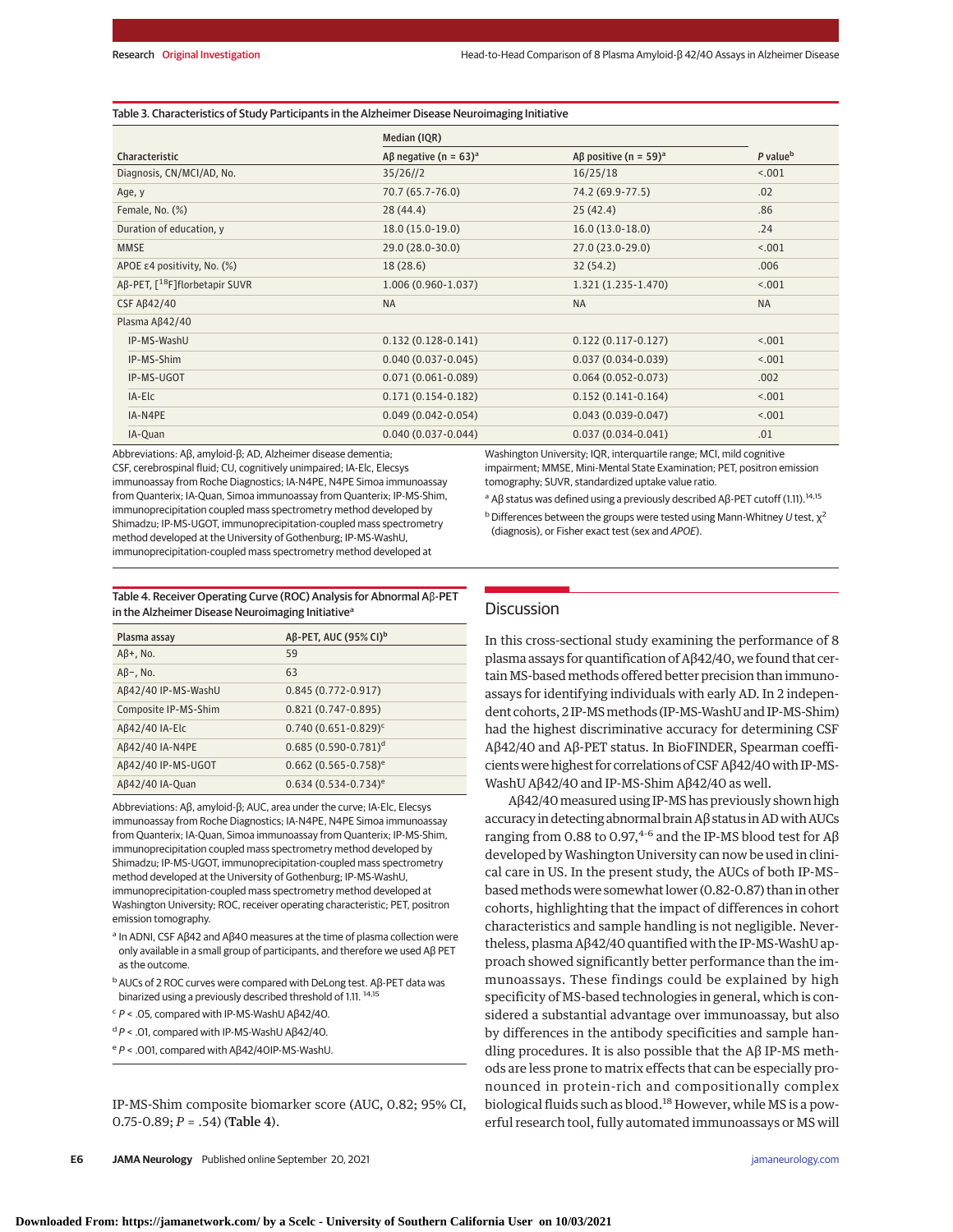probably be needed to provide global access to blood-based biomarkers for routine clinical use in primary care settings. Among the immunoassays, IA-Elc Aβ42/40 had the numerically highest AUC, most likely because Elecsys Aβ immunoassays are performed on a fully automated platform with very high analytical reliability and precision.<sup>19</sup>

#### Limitations

This study has limitations. One limitation is that IP-MS-Shim Aβ42/40, IP-MS-UGOT Aβ42/40, and IA-Quan Aβ42/40 were not available in the whole cohort. Other limitations include the relatively small size of the Aβ-negative cognitively unimpaired group and that the assays were performed at different laboratories, possibly introducing some preanalytical variation. Future investigations should examine the performance of different Aβ methods separately in cognitively unimpaired participants and those with MCI.

## **Conclusions**

In conclusion, plasma Aβ42/40 determined using certain MSbased methods identified individuals with abnormal brain Aβ burden more accurately than immunoassay-based Aβ42/40 measures. These findings can help inform the future clinical use of blood tests for Aβ pathology in AD.

#### ARTICLE INFORMATION

**Accepted for Publication:** July 23, 2021. **Published Online:** September 20, 2021. doi[:10.1001/jamaneurol.2021.3180](https://jamanetwork.com/journals/jama/fullarticle/10.1001/jamaneurol.2021.3180?utm_campaign=articlePDF%26utm_medium=articlePDFlink%26utm_source=articlePDF%26utm_content=jamaneurol.2021.3180)

**Open Access:** This is an open access article distributed under the terms of the [CC-BY License.](https://jamanetwork.com/pages/cc-by-license-permissions?utm_campaign=articlePDF%26utm_medium=articlePDFlink%26utm_source=articlePDF%26utm_content=jamaneurol.2021.3180) © 2021 Janelidze S et al.JAMA Neurology.

**Author Affiliations:** Clinical Memory Research Unit, Department of Clinical Sciences Malmö, Lund University, Lund, Sweden (Janelidze, Hansson); Neurochemistry Laboratory, Department of Clinical Chemistry, Amsterdam Neuroscience, Vrije Universiteit Amsterdam, Amsterdam University Medical Center, Amsterdam, the Netherlands (Teunissen, Verberk); Institute of Neuroscience & Physiology, Department of Psychiatry and Neurochemistry, the Sahlgrenska Academy at the University of Gothenburg, Mölndal, Sweden (Zetterberg); Clinical Neurochemistry Laboratory, Sahlgrenska University Hospital, Mölndal, Sweden (Zetterberg, Blennow); Department of Neurodegenerative Disease, University College London Institute of Neurology, London, United Kingdom (Zetterberg); United Kingdom Dementia Research Institute at University College London, London, United Kingdom (Zetterberg); Mass Spectrometry Laboratory, Araclon Biotech, Zaragoza, Spain (Allué, Sarasa); Roche Diagnostics, Penzberg, Germany (Eichenlaub); F. Hoffmann-La Roche, Basel, Switzerland (Bittner); Department of Neurology, Washington University School of Medicine, St Louis, Missouri (Ovod, Bateman); National Center for Geriatrics and Gerontology, Obu, Aichi, Japan (Toba); Tokyo Metropolitan Institute of Gerontology, Tokyo, Japan (Toba); Center for Development of Advanced Medicine for Dementia, National Center for Geriatrics and Gerontology, Obu, Aichi, Japan (Nakamura); Department of Psychiatry and Neurochemistry, Institute of Neuroscience & Physiology, the Sahlgrenska Academy at the University of Gothenburg, Mölndal, Sweden (Blennow); Memory Clinic, Skåne University Hospital, Malmö, Sweden (Hansson).

**Author Contributions:** Drs Hansson and Janelidze had full access to all of the data in the study and take responsibility for the integrity of the data and the accuracy of the data analysis. Concept and design: Bittner, Toba, Blennow, Hansson.

Acquisition, analysis, or interpretation of data: Janelidze, Teunissen, Zetterberg, Allué, Sarasa, Eichenlaub, Bittner, Ovod, Verberk, Nakamura, Bateman, Blennow, Hansson. Drafting of the manuscript: Janelidze. Critical revision of the manuscript for important intellectual content: Teunissen, Zetterberg, Allué, Sarasa, Eichenlaub, Bittner, Ovod, Verberk, Toba, Nakamura, Bateman, Blennow, Hansson. Statistical analysis: Janelidze. Obtained funding: Bittner, Bateman, Blennow, Hansson. Administrative, technical, or material support: Teunissen, Zetterberg, Allué, Sarasa, Eichenlaub, Toba, Nakamura, Bateman, Hansson. Supervision: Teunissen, Allué, Sarasa, Bittner, Toba,

Bateman, Blennow, Hansson.

**Conflict of Interest Disclosures:** Dr Teunissen reports nonfinancial support from Quanterix during the conduct of the study; has a patent pending for glial fibrillary acidic protein as a biomarker; serves as an editorial board member of Alzheimer Research and Therapy, Medidact Neurologie, Springer, and Neurology: Neuroimmunology & Neuroinflammation; serves as an editor of Neuromethods Book Series, Springer; and reports grants from Roche Diagnostics, nonfinancial support from ADx Neurosciences and Eli Lilly, and compensation from ACImmune, Axon Neurosciences, Biogen, Brainstorm Cell Therapeutics, Celgene, Denali Therapeutics, EIP Pharma, Eisai, PeopleBio, Toyama Pharmaceutical Association, and Vivoryon Therapeutics outside the submitted work. Dr Zetterberg reports personal fees from Alector, AlzeCure Pharma, AZTherapies, Biogen, Biosplice Therapeutics, Cellectricon, Cognition Therapeutics, Denali Therapeutics, Eisai, Fujirebio Diagnostics, NervGen, Pinteon Therapeutics, Red Abbey Labs, Roche Diagnostics, Siemens Healthineers, and Wave Life Sciences outside the submitted work; and is a cofounder of Brain Biomarker Solutions in Gothenburg AB. Drs Allué and Sarasa report a patent pending for EP2020382352 and are employed at Araclon Biotech. Dr Eichenlaub is employed at Roche Diagnostics. Dr Bittner is employed at F. Hoffmann-La Roche, has a patent pending for blood-based biomarkers, and owns stock from F. Hoffmann-LaRoche. Mr Ovod has submitted the US provisional patent application "Plasma Based Methods for Detecting CNS Amyloid Deposition" as a coinventor and may receive royalty income based on technology (stable isotope labeling kinetics and blood plasma assay) licensed by Washington University to C2N Diagnostics. Dr Toba reports grants from Amedisys during the conduct of the study. Dr Nakamura reports grants from Amedisys during the conduct of the study. Dr Bateman

reports consulting for Eisai and Janssen; personal fees from ACImmune, Amgen, C2N Diagnostics, and Pfizer; grants from AbbVie, Avid Radiopharmaceuticals, Biogen, Centene, Eisai, Eli Lilly, F. Hoffmann-LaRoche, Genetech, Janssen Pharmaceuticals, and United Neuroscience outside the submitted work; he is a member of the DIAN-TU

Pharma Consortium (Eli Lilly and Company/Avid Radiopharmaceuticals, Hoffman-La Roche/ Genentech, Biogen, Eisai, Janssen, and United Neuroscience), the NFL Consortium (AbbVie, Biogen, Roche, BMS), and Tau SIK Consortium (AbbVie, Avid Radiopharmaceuticals, Biogen, Eli Lilly); has a patent for a plasma amyloid-beta test licensed to C2N Diagnostics; and cofounded C2N Diagnostics; in addition, Washington University and Dr. Bateman have equity ownership interest in C2N Diagnostics and receive royalty income based on blood plasma assay technology licensed by Washington University to C2N Diagnostics; Washington University and Dr Bateman have submitted the US provisional patent application "Plasma Based Methods for Detecting CNS Amyloid Deposition." Dr Blennow reports personal fees from Abcam, Axon, Biogen, the Japanese Organization for Medical Device Development, Julius Clinical, Eli Lilly, MagQu, Novartis, Prothena, Roche Diagnostics, Shimadzu, and Siemens Healthineers and grants from the Swedish Research Council during the conduct of the study as well as research funding from Biogen, Eisai, and Roche Diagnostics and nonfinancial support from AC Immune and Eli Lilly outside the submitted work; and is a cofounder of Brain Biomarker Solutions in Gothenburg AB, which is a part of the GU Ventures Incubator Program. Dr Hansson reports research support paid to his institution from Avid Radiopharmaceuticals, Biogen, Eisai, Eli Lilly, General Electric Healthcare, Pfizer, and Roche Diagnostics and has received personal fees from AC Immune, Alzpath, Biogen, Cerveau, and Roche Diagnostics. No other disclosures were reported.

**Funding/Support:** This work was supported by the Swedish Research Council (2016-00906), the Knut and Alice Wallenberg foundation (2017-0383), the Marianne and Marcus Wallenberg foundation (2015.0125), the Strategic Research Area MultiPark at Lund University, the Swedish Alzheimer Foundation (AF-939932), the Swedish Brain Foundation (FO2019-0326), The Parkinson foundation of Sweden (1280/20), the Skåne University Hospital Foundation (2020-O000028), Regionalt Forskningsstöd (2020-0314), and the Swedish federal government under the ALF agreement (2018-Projekt0279). Doses of